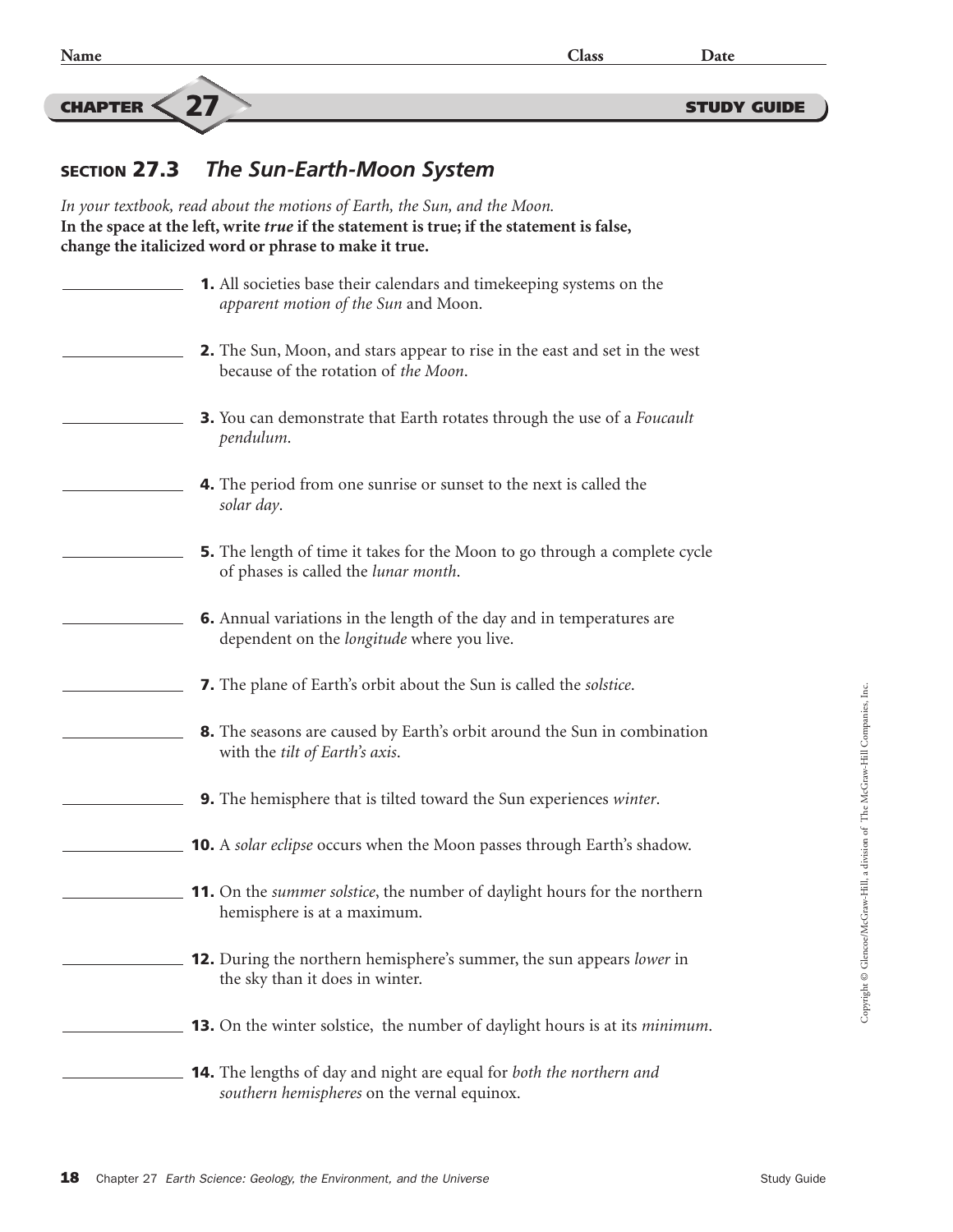

## SECTION 27.3 *The Sun-Earth-Moon System, continued*

*In your textbook, read about the phases of the Moon.*

**Label each phase of the Moon below. Choose from the following phases:** *waning gibbous, waxing crescent, third quarter, first quarter, waxing gibbous, waning crescent, full moon***.**





22. Why is the Moon invisible from Earth during a new moon?